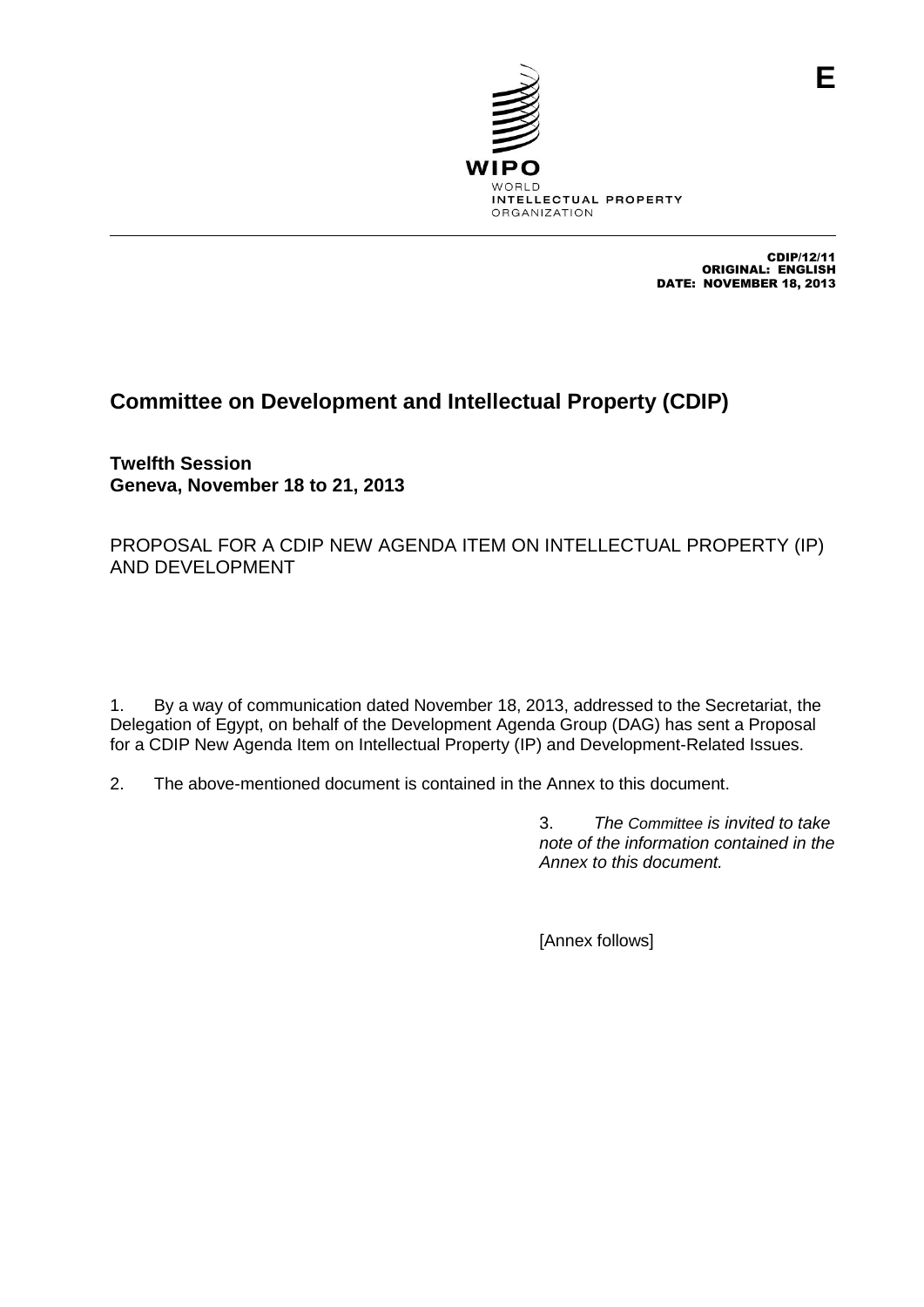## **CDIP - NEW AGENDA ITEM ON INTELLECTUAL PROPERTY (IP) AND DEVELOPMENT-RELATED ISSUES**

The Development Agenda Group (DAG) recalls that the 2007 WIPO General Assembly adopted the recommendations made by the Provisional Committee on Proposals Related to a WIPO Development Agenda (PCDA) (document A/43/13 Rev.).

One of the decisions was to establish a Committee on Development and Intellectual Property with the following mandate:

(i) develop a work-program for implementation of the adopted recommendations;

(ii) monitor, assess, discuss and report on the implementation of all recommendations adopted, and for that purpose it shall coordinate with relevant WIPO bodies;

(iii) discuss IP and development related issues as agreed by the Committee, as well as those decided by the General Assembly.

With the approval of the "Coordination Mechanisms and Monitoring, Assessing and Reporting Modalities", the time has come for the CDIP to implement the third pillar of its mandate.

Against this backdrop, the DAG is proposing the inclusion of an additional standing agenda item in the CDIP entitled "IP and development-related issues".

This DAG proposal builds on discussions that took place in the last five CDIP sessions, when the document CDIP/6/12rev received overall support. Some delegations, nonetheless, raised concerns over (a) the predictability of themes discussed under his agenda item and (b) duplication of discussions within the CDIP. To address these concerns, the DAG suggests that discussions under this agenda item should contemplate:

### **(i) Report on the discussions of the WIPO Seminar Series on "The Economics of Intellectual Property**"

The seminars conducted by the office of WIPO's Chief Economist on "The Economics of Intellectual Property" have addressed several issues that could be of relevance for the discussion on IP and development. The DAG suggests that the Chief Economist be invited to present, at CDIP sessions, the main thrust of the debates held during this series of seminars as well as to identify issues that his Office has been working on and that could be of interest to the future work of the Committee.

### **(ii) Innovative technical cooperation and capacity building in IP**

In the CDIP/11, some member states presented information on bilateral cooperation projects related to intellectual property and development (document. Taking into account that innovative ways to promote IP cooperation and capacity building to development can benefit the future work of WIPO, members would be invited to present new initiatives in this field.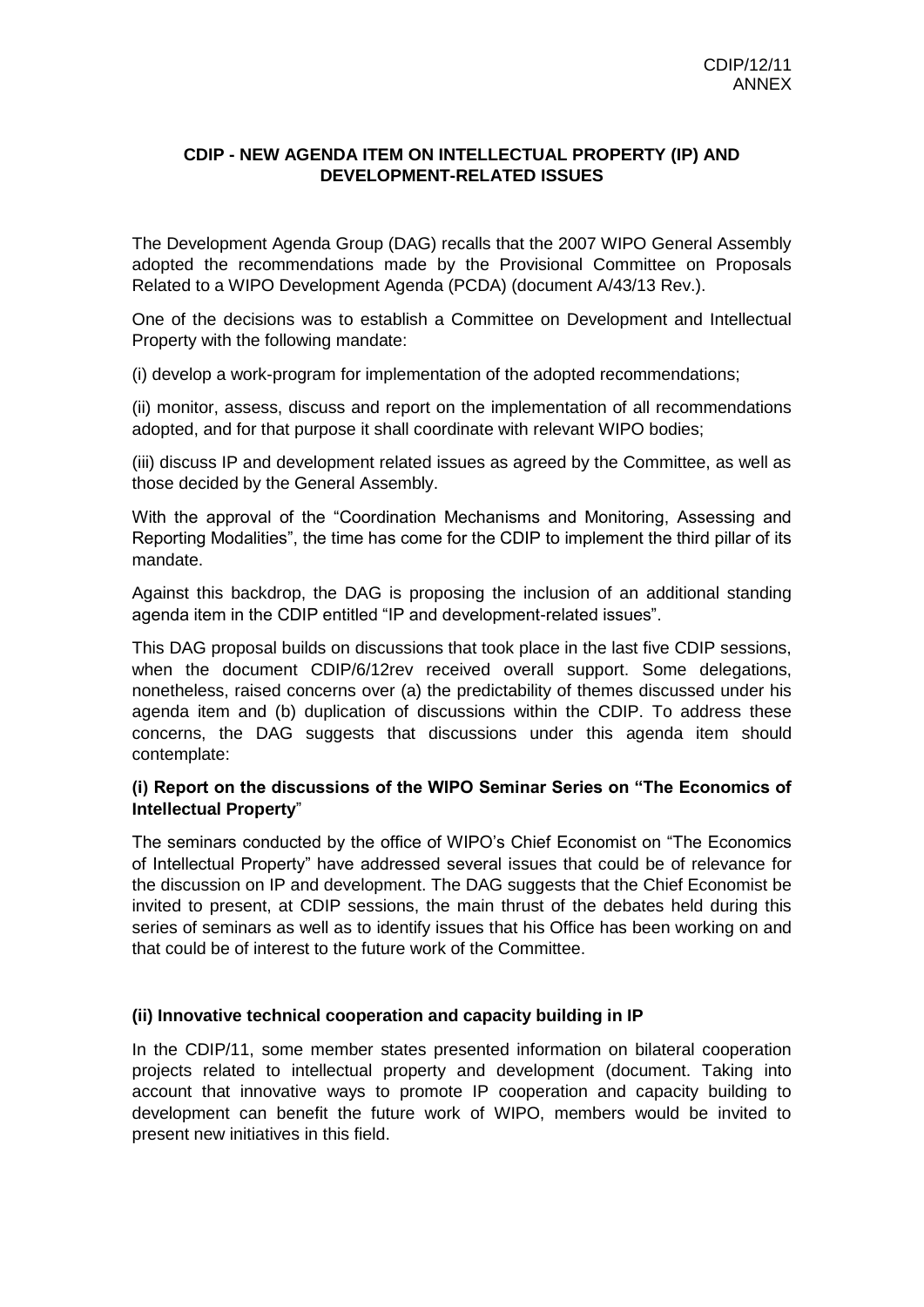## **(iii) WIPO's Contribution to the United Nations (UN)' Millennium Development Goals (MDGs)**

As a UN Specialized Agency, WIPO has a role to play in contributing to the implementation of the Millennium Development Goals (MDGs). The DAG considers that some findings of the "Report on WIPO's Contribution to the United Nations' Millennium Development Goals (MDGs)" (document CDIP/5/3), particularly paragraphs 6 and 7, reproduced below, deserve further consideration by the CDIP and may lead to future work in the area.

Paragraph 6: Among the MDGs, some appear to be more directly linked to the work of WIPO than others. In particular, reference has often been made to Goal 8, which includes, among its targets, direct references to making available the benefits of new technologies (target 5), to providing access to essential drugs in developing countries (target 4) and to developing further an open, rule-based, predictable, non-discriminatory trading system (target 3). For all such issues, intellectual property rights have a role to play and this has been repeatedly acknowledged in the reports of the MDG 8 Gap Task Force. IP rights also play an important role in a number of other MDGs, particularly all those for which science, innovation and technological development could be key to enhancing the capacity of countries to achieve the Goals.

Paragraph 7: In 2005, the UN Millennium Project, which had been commissioned by the UN Secretary-General to recommend a concrete action plan to achieve the MDGs, highlighted seven major intervention areas for meeting the MDGs, including one devoted to science, technology, and innovation. Highlighting the cross-cutting nature of innovation, which can contribute to fighting diseases, raising crop production, mobilizing new sources of energy, disseminating information, among others, the report noted that "meeting the Goals requires a special global effort to build scientific and technological capacities in the poorest countries—and to direct research and development toward specific challenges facing the poor." With respect to intellectual property rights, the report stated that "Intellectual property laws require a very delicate balance of market forces and public action—a balance unlikely to be the same for all countries" and called for IP norms to take into account the "levels of development and varying interests and priorities".

## **(iii) Information on present and future work under the IP and Global Challenges Program (Program 18 of 2014/2015 Program and Budget);**

According to the draft Program and Budget for 2014/2015, the IP and Global Challenges Program "addresses innovation and IP at the nexus of interconnected global issues, in particular Global Health, Climate Change and Food Security. The focus on this intersection is guided largely by Member States as noted, inter alia, in the DA. These three subject areas have been chosen because developing countries face particularly acute challenges in these domains and because solutions from innovationdriven initiatives are feasible."

Having this assessment by the Secretariat as a background, the DAG suggests that the Secretariat make a presentation on "IP and Global Challenges" projects and activities, both organized and planned, in order to raise awareness and participation of members in relation to the work undertaken by the organization.